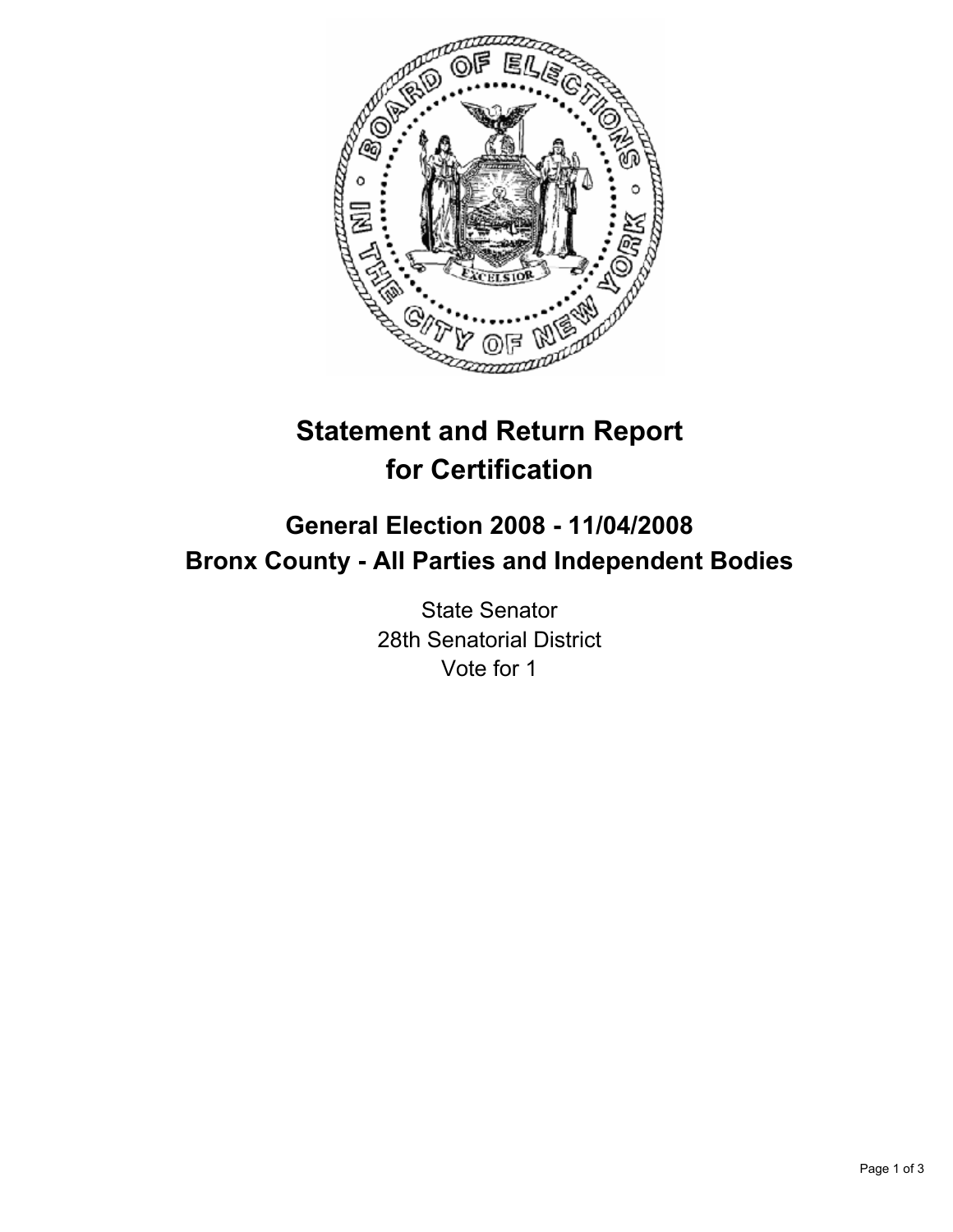

### **Assembly District 77**

| PUBLIC COUNTER                    | 21,600 |
|-----------------------------------|--------|
| <b>EMERGENCY</b>                  | 506    |
| ABSENTEE/MILITARY                 | 353    |
| AFFIDAVIT                         | 1,444  |
| <b>Total Ballots</b>              | 23,962 |
| JOSE M SERRANO (DEMOCRATIC)       | 17.164 |
| KEESHA S WEINER (REPUBLICAN)      | 509    |
| KEESHA S WEINER (CONSERVATIVE)    | 68     |
| JOSE M SERRANO (WORKING FAMILIES) | 368    |
| ALIVAH WILLIAMS (WRITE-IN)        |        |
| <b>Total Votes</b>                | 18,110 |
| Unrecorded                        | 5,852  |

**Assembly District 84**

| <b>PUBLIC COUNTER</b>             | 20,057 |
|-----------------------------------|--------|
| <b>EMERGENCY</b>                  | 140    |
| ABSENTEE/MILITARY                 | 221    |
| AFFIDAVIT                         | 1,155  |
| <b>Total Ballots</b>              | 21,625 |
| JOSE M SERRANO (DEMOCRATIC)       | 14,937 |
| KEESHA S WEINER (REPUBLICAN)      | 498    |
| KEESHA S WEINER (CONSERVATIVE)    | 69     |
| JOSE M SERRANO (WORKING FAMILIES) | 421    |
| <b>Total Votes</b>                | 15,925 |
| Unrecorded                        | 5.700  |

#### **Assembly District 86**

| <b>PUBLIC COUNTER</b>             | 5,626 |
|-----------------------------------|-------|
| <b>EMERGENCY</b>                  | 193   |
| ABSENTEE/MILITARY                 | 97    |
| AFFIDAVIT                         | 396   |
| <b>Total Ballots</b>              | 6,330 |
| JOSE M SERRANO (DEMOCRATIC)       | 4,382 |
| KEESHA S WEINER (REPUBLICAN)      | 142   |
| KEESHA S WEINER (CONSERVATIVE)    | 21    |
| JOSE M SERRANO (WORKING FAMILIES) | 100   |
| <b>Total Votes</b>                | 4,645 |
| Unrecorded                        | 1.685 |